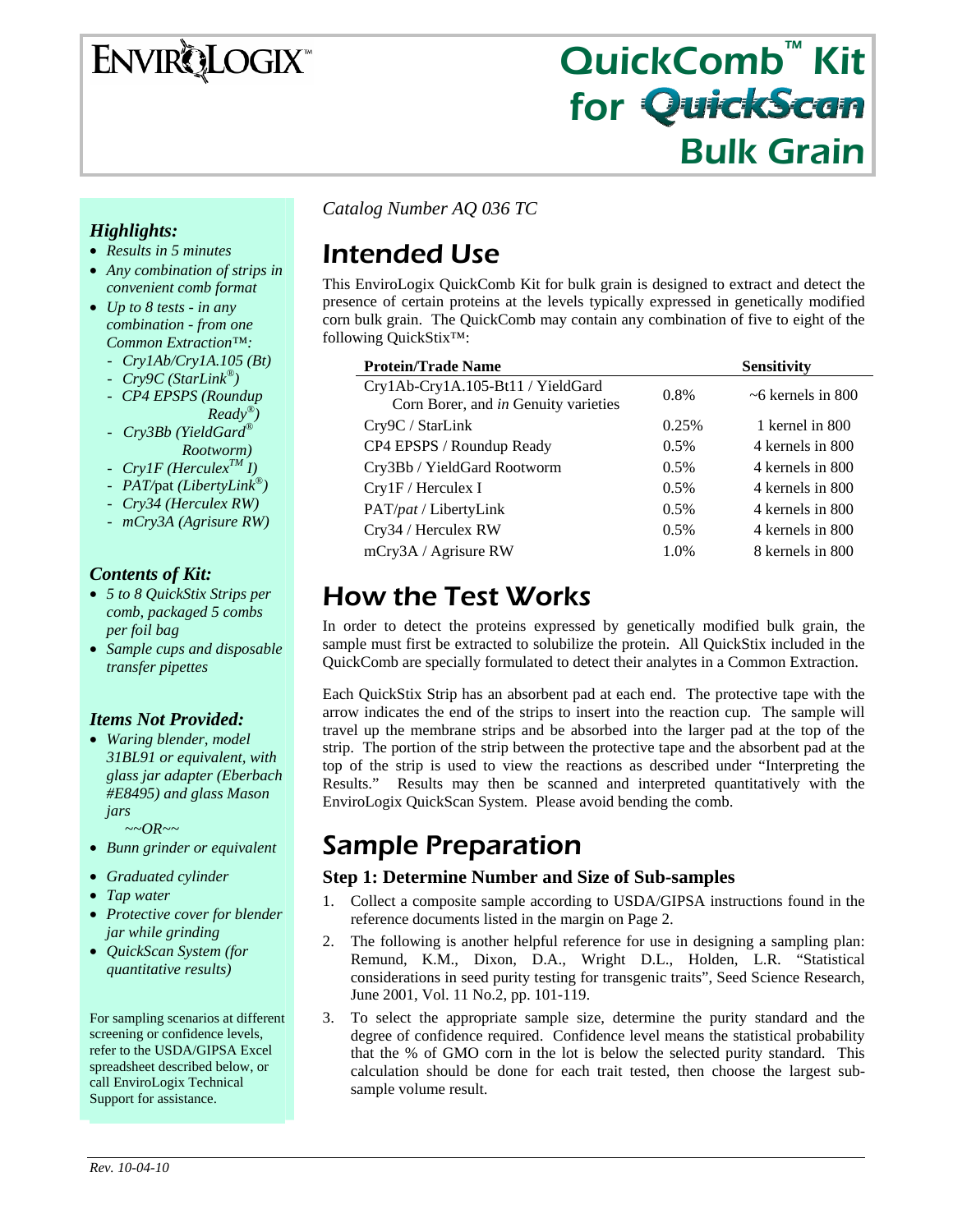*Waring blender or equivalent:* 



#### *USDA References:*

- **http://archive.gipsa.usda.gov/ reference-library/ handbooks/grain-insp/ grbook1/bk1.pdf** - USDA Grain Inspection Handbook, Book 1, Grain Sampling.
- **http://archive.gipsa.usda.gov/ biotech/sample2.htm** - Guidance document entitled Sampling for the Detection of Biotech Grains.
- **http://archive.gipsa.usda.gov/ biotech/sample1.htm** - Practical Application of Sampling for the Detection of Biotech Grains.
- **http://archive.gipsa.usda.gov/ biotech/samplingplan1.xls -**  This website provides a simple to use Sample Planner (29K Excel Spreadsheet). The planner allows you to enter different assumptions in terms of sample size, number of samples, acceptable quality level and to determine the probability of accepting lots with given concentration levels. It also plots the probabilities in graph form for easy interpretation. Specific data can be saved for documentation and future analyses.

#### *Corn Common Extraction*

*Grams of Corn x 1.5=mL of water* 

*For example, 400 kernels with an average seed weight of 0.3 g:* 

> *(400 x 0.3)=120 g of corn 120 g x 1.5=180 mL water*

### **Step 2: Determine Sub-sample Weight, Jar Size, Grind Times and Water Volume Needed for Sample Preparation**

- 1. Determine the **average weight** of the grain from the lot to be tested. Count and weigh 100 kernels/seeds, then divide by 100.
- 2. Calculate the sub-sample weight (g) needed for testing, (number of seeds X **average seed weight)**.
- 3. Choose appropriate container based on sub-sample weight. If using Waring blender, use the table below to choose the appropriate jar size and grinding time.

| Commodity | Sub-sample<br>Weight<br>$\lfloor \mathfrak{Q} \rfloor$ | "Mason"-type<br>Jar Size<br>(oz.) | Grind Time<br>(sec.) |
|-----------|--------------------------------------------------------|-----------------------------------|----------------------|
| Corn      | 60-120<br>120-250                                      | 32                                | 30                   |

- 4. Calculate water volume needed for sample preparation. The Common Extraction Method calls for a water volume to sample weight ratio of **1.5 to 1.**
	- *Example Calculation using a 400 kernel sub-sample with an average kernel weight of 0.3g. 0.3g x 400 =120g x 1.5mL =180 mL water for extraction*

#### **Step 3: Prepare the Sample**

#### *Bunn grinder or equivalent:*

| 1. Weigh out subsample based on the                                                                                                              | 1. Weigh sample into the appropriate                                                                                            |
|--------------------------------------------------------------------------------------------------------------------------------------------------|---------------------------------------------------------------------------------------------------------------------------------|
| average weight per seed calculation.                                                                                                             | size glass Mason jar and attach jar                                                                                             |
| 2. Grind subsample (using Auto-Drip                                                                                                              | adapter with blade.                                                                                                             |
| setting if using a Bunn grinder) with                                                                                                            | 2. Place assembly on the Waring blender                                                                                         |
| grinder until all whole grains are                                                                                                               | (or equivalent). Shield with protective                                                                                         |
| broken. The sample should be the                                                                                                                 | cover to prevent injury in the event of                                                                                         |
| consistency of coffee grounds.                                                                                                                   | jar breakage. Grind sample at high                                                                                              |
| 3. Place subsample into<br>an<br>appropriately sized jar or zip-type<br>plastic bag and add the volume of<br>tap water calculated using the Corn | speed for 30-45 seconds, or until all<br>whole grains are broken. The sample<br>should be the consistency of coffee<br>grounds. |
| Common Extraction formula (left).                                                                                                                | 3. Add the volume of tap water                                                                                                  |
| 4. Cap the jar or "zip" plastic bag and                                                                                                          | calculated using the Corn Common                                                                                                |
| shake vigorously until the entire                                                                                                                | Extraction formula (left).                                                                                                      |
| sample is wet (20-30 seconds,                                                                                                                    | 4. Cap the jar and shake vigorously until                                                                                       |
| depending on the number of grains).                                                                                                              | the entire sample is wet $(20-30)$                                                                                              |
| Sample will begin to settle                                                                                                                      | seconds, depending on the number of                                                                                             |
| immediately and liquid can be drawn                                                                                                              | grains). Sample will begin to settle                                                                                            |
| off at that time. If intending to read                                                                                                           | immediately and liquid can be drawn                                                                                             |
| the test using QuickScan, be sure to                                                                                                             | off at that time. If intending to read                                                                                          |
| shake for at least 30 seconds, and for                                                                                                           | the test using QuickScan, be sure to                                                                                            |
| accurate results, allow sample to                                                                                                                | shake for at least 30 seconds, and for                                                                                          |
| settle for another 30 seconds.                                                                                                                   | accurate results, allow sample to settle<br>for another 30 seconds.                                                             |

5. Transfer 20 mL of the liquid portion from above the settled sample into the sample cup. Pour extract into cup to the 20 mL line, or use a fresh pipette from the kit to transfer extract until the 20 mL line is reached. **Important:** Avoid transferring particles as much as possible, and after transfer, allow the liquid in the sample cup to settle for 30 seconds so that any particles will settle at the bottom of the cup.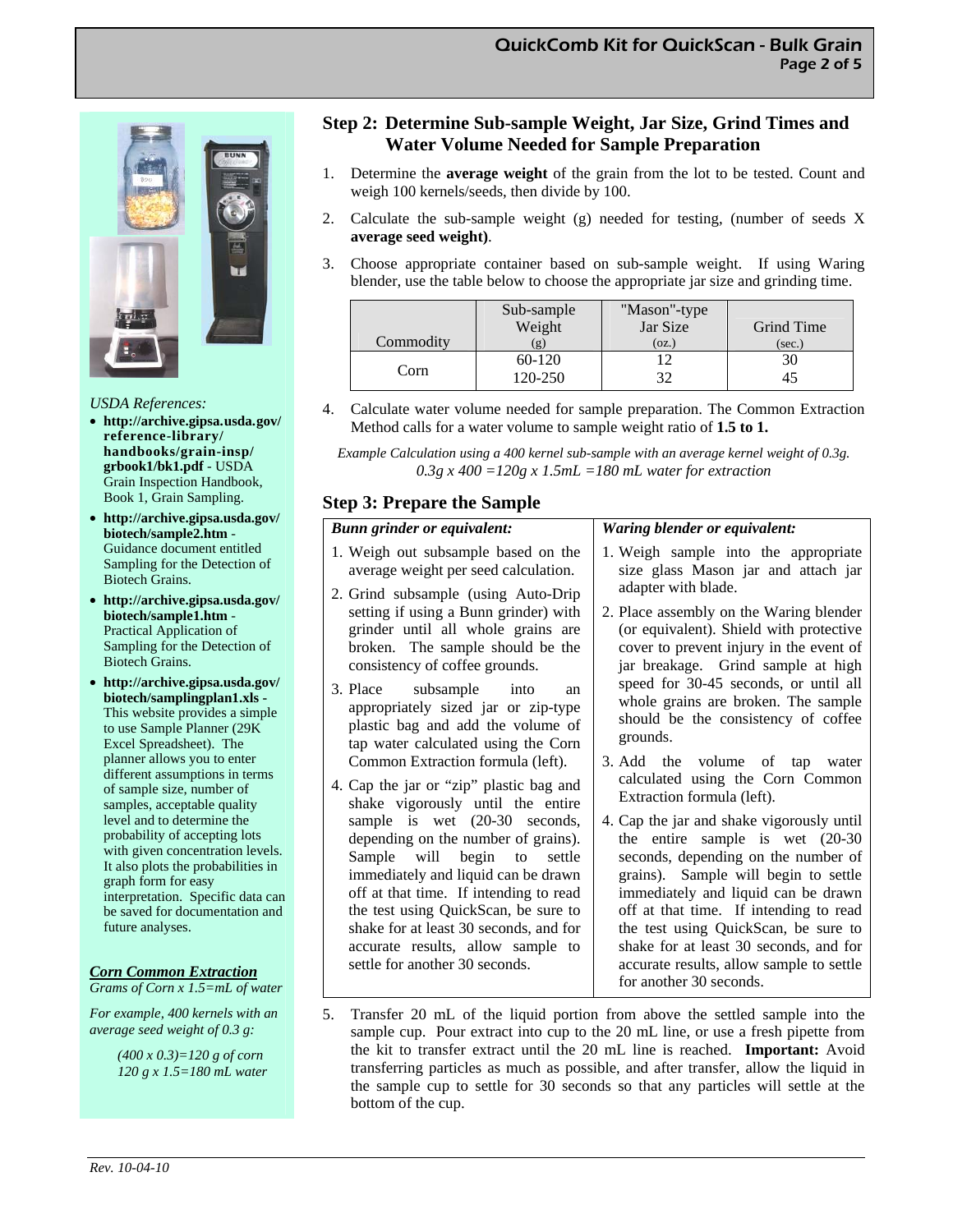

6. To prevent cross-contamination, thoroughly clean blender parts and jars to remove dust and residue prior to preparation of each sample, and use a new sample cup for each. If pipetting, always use a new pipette for each sample.

# How to Run the QuickComb Test

- 1. Remove a QuickComb from the foil bag and return unused combs to original container (avoid handling loose comb end). Use the blank space on the back of the comb to label sample, if desired. Place the comb of strips into the sample cup, being sure to insert the end indicated by the arrows on the protective tape.
- 2. After inserting the comb into the extract, liquid will travel up the membrane strips toward the absorbent pads at the top of the strips. Soon after complete wetting of the membranes, lines will appear on the membranes approximately 1/4 inch below the top absorbent pad. This is the Control Line.
- 3. The results should develop within 5 minutes. Allow the strips to develop for a full 5 minutes before making final negative assay interpretations. Strongly positive samples may show results much sooner. Remove the QuickComb from the cup to read visually. To retain the combs, or for use in the QuickScan System, cut off and discard the bottom section of each strip covered by the arrow tape. If reading QuickComb using QuickScan, remember that combs must be read immediately after cutting, while still wet.

# Interpreting the Results

Development of the Control Lines within 5 minutes indicates that the strips have functioned properly. Any strip that does not develop a Control Line should be discarded and the sample re-tested using another strip.

If the extract is from a sample containing at least the detection level of the strip's analyte on the QuickComb, a second line (Test Line) will develop on the membrane strip between the Control Line and the protective tape. *The results should be interpreted as positive for that strip's target protein.* 

If the extract is from a sample containing less than the listed detection levels, the strip will only develop a Control Line.

Results may then be scanned and interpreted quantitatively with the QuickScan System. Please consult the QuickScan User Manual for details.

# Kit Storage

This QuickComb Kit should be stored at room temperature, or refrigerated for longer shelf life. Please note the shelf life on the kit box for each storage temperature. The kit may be used in field applications; however, prolonged exposure to high temperatures may adversely affect the test results. Important: do not open the foil bag until ready to use the combs. Allow container to come to room temperature before opening to prevent condensation.

# Precautions and Notes

- This kit is designed to be read visually as a screen for presence or absence, and is also designed to be quantitative when used with the QuickScan System.
- As with all tests, it is recommended that results be confirmed by an alternate method when necessary.
- The assay has been optimized to be used with the protocol provided in the kit. Deviation from this protocol may invalidate the results of the test.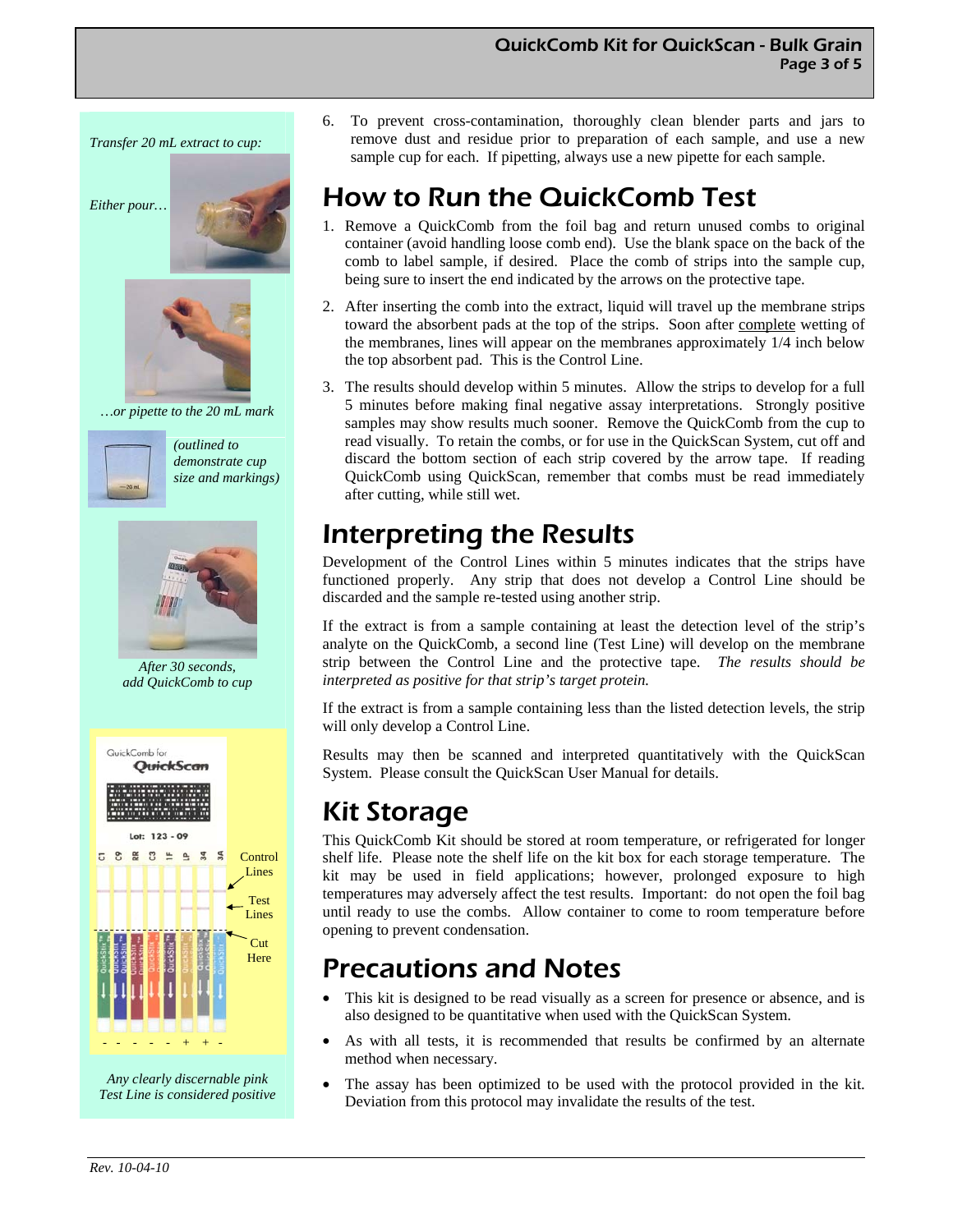#### QuickComb Kit for QuickScan - Bulk Grain Page 4 of 5





- A strong positive result may safely be interpreted in as little as 2 minutes after sample addition. It is not safe, however, to interpret negative results prior to 5 minutes.
- Protect all components from hot or cold extremes of temperature when not in use. Do not leave in direct sunlight or in a vehicle.